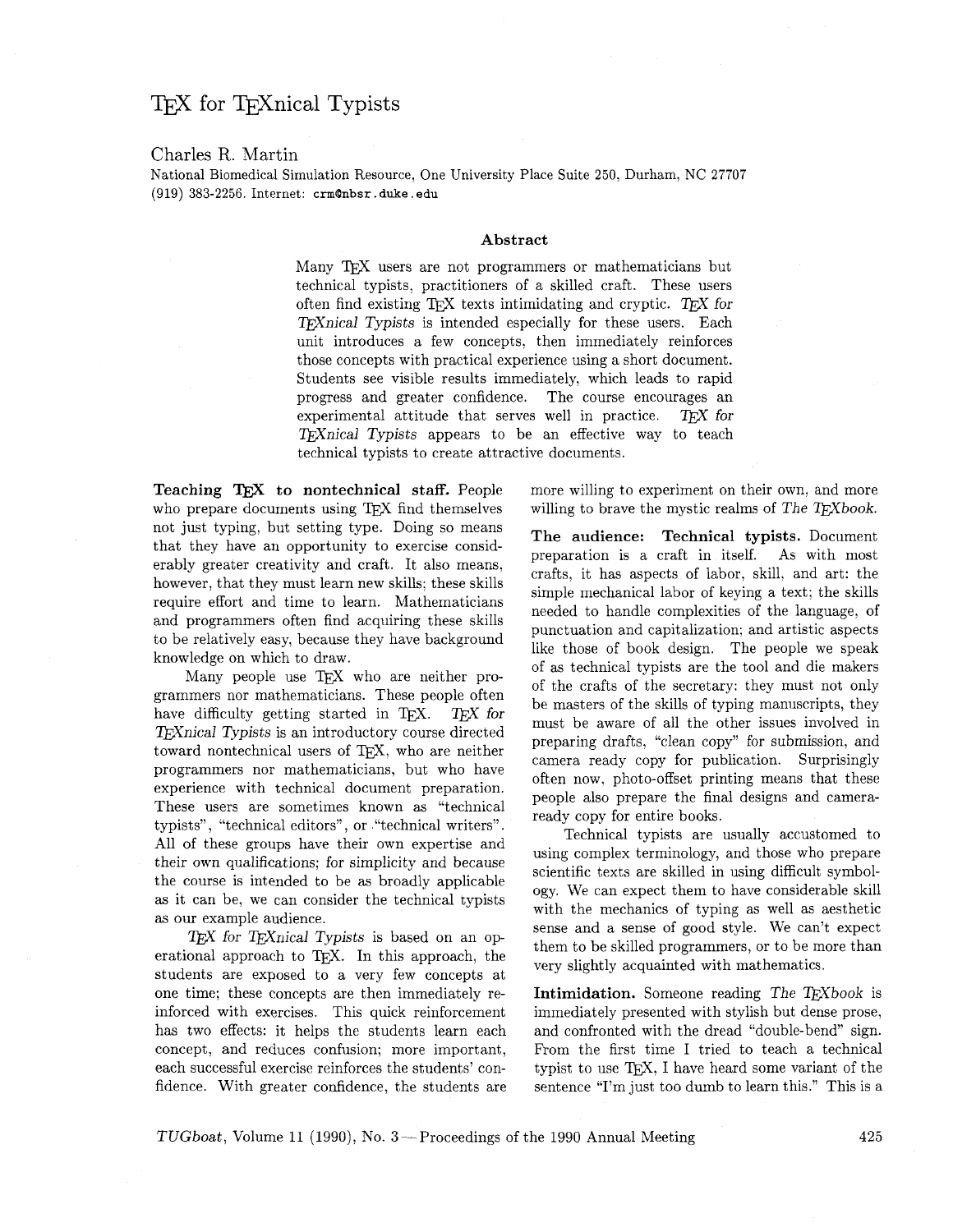sign that they are intimidated by the material. The course is based on the idea that this intimidation is the most important impediment to learning to use TFX.

Why are they intimidated? In my opinion, there are several reasons:

- $\bullet$  As a reference, The TFXbook must present a lot of material; The TEXbook at once presents a typesetting system, a tutorial on typesetting, and the reference for a complex programming language. The presentation is necessarily dense.
- $\bullet$  The TEXbook is not structured as a cookbook; rather than presenting recipes, it presents the material in a form more similar to mathematics texts. Learning the material requires more than one reading.
- The material is directed toward the particular typesetting problem Knuth found most troubling: typesetting mathematical text. Unlike TEX's technical users, many technical typists are not mathematically skilled, and often they feel a certain distaste for mathematics in general.

The course is particularly intended to avoid intimidating the students at any time. The key to this is to structure the course always to instill confidence. Some part of this is attitude: how many people have taken courses in which the instructor's managed with every word and every sentence to imply how much smarter the instructor was? But beyond questions of attitude, there are many specific steps that can be taken to instill confidence in the students.

The instructor should always be careful to praise the students repeatedly, even though I think many people feel that repeated praise is somehow patronizing. As long as the praise is sincere—which many people feel that repeated praise is somehow it can be with a little thought on the instructor's part in order to recognize the praiseworthy parts of patronizing. As long as the praise is sincere — which<br>it can be with a little thought on the instructor's<br>part in order to recognize the praiseworthy parts of<br>any sincere effort — then students are quite willing to accept it.

The dual of the exhortation to praise repeatedly is never to punish. The greater the intimidation level of the students to start, the more easily any punishment can be interpreted as a sign that competence in TEX is beyond the student. Once students believe they can never become competent, that belief becomes prophecy. Similarly, the more often the instructor reinforces the belief that competency can be achieved, the more likely that belief will become self-fulfilling prophecy.

The general rule should be "to instill confidence, ensure success; to build competence, ensure success in successively more difficult problems."

**The course: Structure and philosophy.**  for TEXnical Typists is organized around a series of small tasks, chosen so that each of the tasks is slightly more than trivial, but not much more. For example, the first task is to type two paragraphs of text with no font changes and no TFX commands whatsoever, and process it through TEX to a printed document. These small tasks I call "units" for want of a better term.

Each unit in the course is structured around a small number of concepts. The first unit, for example, is intended to ensure that the student understands the basics of using whatever editor and operating system is used in the course, and that the student has succeeded in producing a document. These are intentionally small goals; the size of the succeeding steps, and the number of concepts included, will increase, but a starting point this simple makes it certain that the students start the course with a success.

The concepts are introduced through a specific document that serves as the focus and assignment for the units. These documents are chosen (directly influenced by Knuth) in the attempt to be light and amusing. Since I don't trust my comedic writing skills, early texts are stolen from collections of jokes and small, humorous essays. Later texts, of course, must be chosen to illustrate specific skills such as typesetting multiple integrals; the number of jokes using multiple integrals being small, the examples are composed specifically for the course.

Each unit has a few minutes of lecture, followed immediately by an experiment; this experiment first uses the concept, then extends the concept in some way that requires the student to use some creativity and thought to reach a solution. Later units necessarily build upon earlier units; this can be extended to make certain that concepts from previous units are always re-used in some later unit.

I cannot emphasize enough that each unit is directed toward success; those students who have some problem with a step get help from the instructor and from each other until they successfully complete the unit. (As an aside, I believe that allowing and encouraging students to help one another has several benefits. It improves the environment for everyone, not least the harried instructor. It leads the better students to help bring the less-talented along, and it also improves the more-talented students' competence.)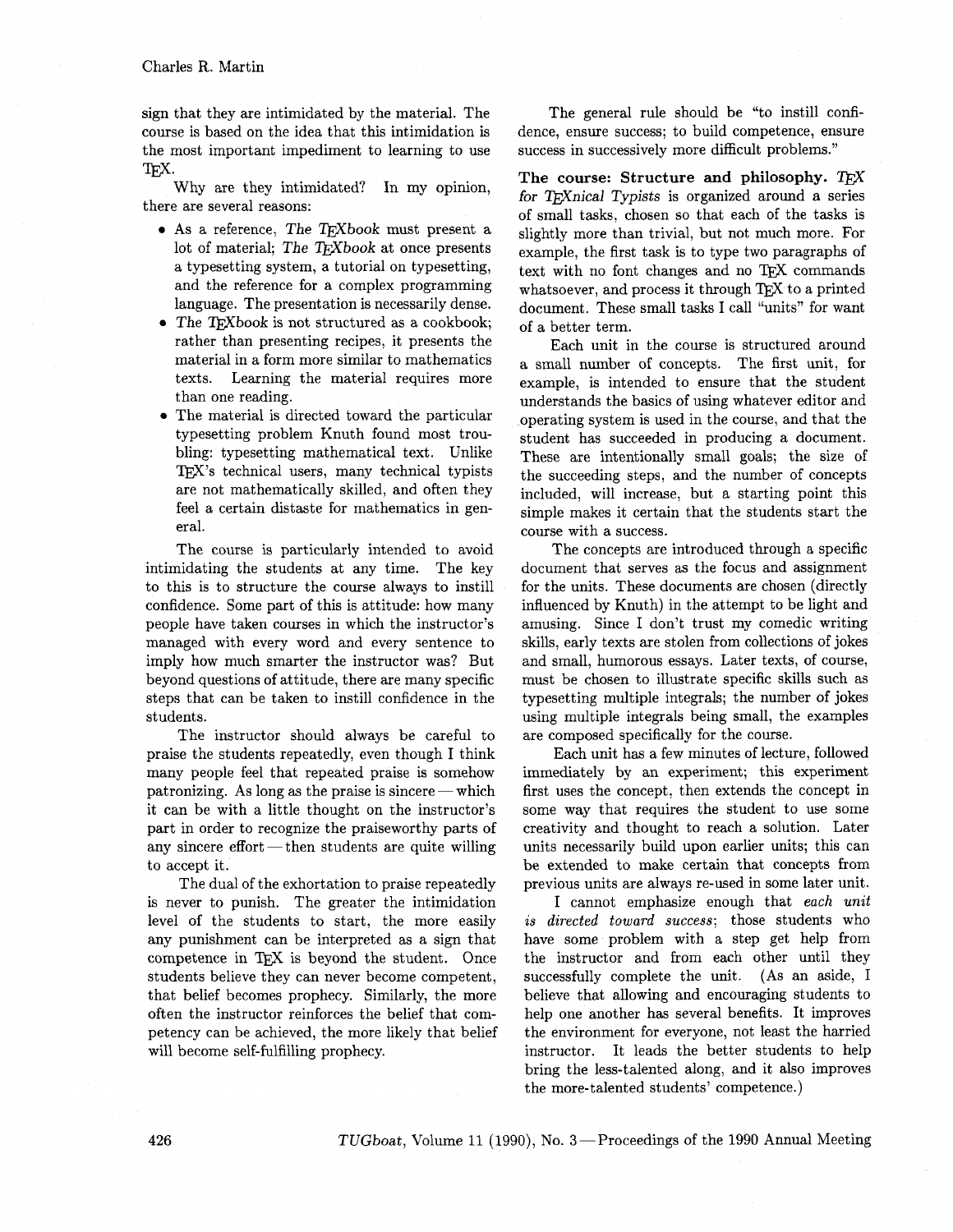This approach has a number of features that can be explained psychologically. First, the structure of the units means that there is a short cycle between the introduction of a concept and its actual use, and hence little separation between the first introduction of a concept and reinforcement in correct use of the concept. From the time of Skinner's pigeons, it's been well-known that this encourages quick learning.

Second, each unit leads to the successful completion of a task that the student perceives as a difficult one; the pleasure of doing this is hard to beat. This in itself reinforces the student in the concepts used, and makes the class rather a pleasure for both teacher and student. Since the student is generally motivated for one reason or another to learn the material, sucessively greater achievements are very rewarding for everyone. (There is little that is better than teaching a topic to happy students.)

Finally, when concepts introduced previously are reused, and these reuses are pointed out, the interactions between the concepts is emphasized. To ensure this for all concepts, it is necessary to include some review units at the end of a course in order to make several reinforcing uses of the final concepts. As more and more such associations are built up, the students are increasingly likely to build up their own associations. This leads to greater comprehension, as the students' cognitive models are expanded.

To summarize quickly, a successful unit is built using these guidelines:

- **0** Don't be afraid of asking questions that are too easy. Any unit that introduces anything new leads to learning. People prefer getting the right answer to the pleasure of any noble effort that doesn't lead to a right answer.
- **0** For that reason, target the units' contents to ensure that all students achieve success. Use the talents of any more-talented people in the class to help the less-talented, in order to balance the load and prevent boredom.
- Ensure that later units use concepts from previous units. (Even the very first unit can use concepts from the students' experience as typists or compositors.)
- **0** Plan for several reinforcing units as the last units in a course, which introduce no new concepts or few new concepts, but which ensure that all previous concepts are reinforced at last.

**Discussion and conclusions.** I've now taught this course many times; much of the content of this paper comes from self-examination of my own mistakes. (Much of the rest comes from remembering the most horrible experiences of my own checkered academic career: there is a lot to be said for remembering the things one hated most in courses, and trying *not to make the same mistakes!)* 

Here are some of my own mistakes:

- **0** Require that the prerequisites be met. One of my worst experiences in the course was the time I agreed to teach an experienced group an abbreviated version of the course, only to find that the students not only were *not*  experienced with TFX but were not in general computer literate. If one cannot ensure similar competence on the part of all students, one is reduced to starting at the level of the least competent member of the group. Nothing can keep the course from being boring for some part of the rest of the group.
- **<sup>0</sup>**Don't do requests. The course I mentioned above was an amazingly productive source of mistakes. The other major one was agreeing to abbreviate the course. A one-day course is a much different thing from a four-day course, and must be planned as thoroughly. If it's worth doing, then plan it out as carefully and call it another course.

Similarly, any extensions can be troublesome. The worst of these was attempting to add serious macro programming to the course: students without a programmer's algorithmic skills find macros completely opaque, and these skills cannot be taught in an hour.

- Provide the notes. Any course in TFX will necessarily include a lot of details of various coding and markup conventions. You can cover lots more material if you don't expect the students to take careful notes; instead provide copies of your slides or detailed copies of your notes for each unit.
- Insist that every student have a copy of The TEXbook. The students *must* be able to look things up on demand. (Plus, they must become comfortable with the book, and introducing them to it in class again reduces the intimidation.) They will need their own copy eventually, in any case.
- $\bullet$  Ensure sufficient resources. Without sufficient resources, the delay between concept and reinforcement is longer. As the delay grows longer, the benefits of the short concept-use cycle grow less. In particular, students *must* be free to make mistakes, which means that they must